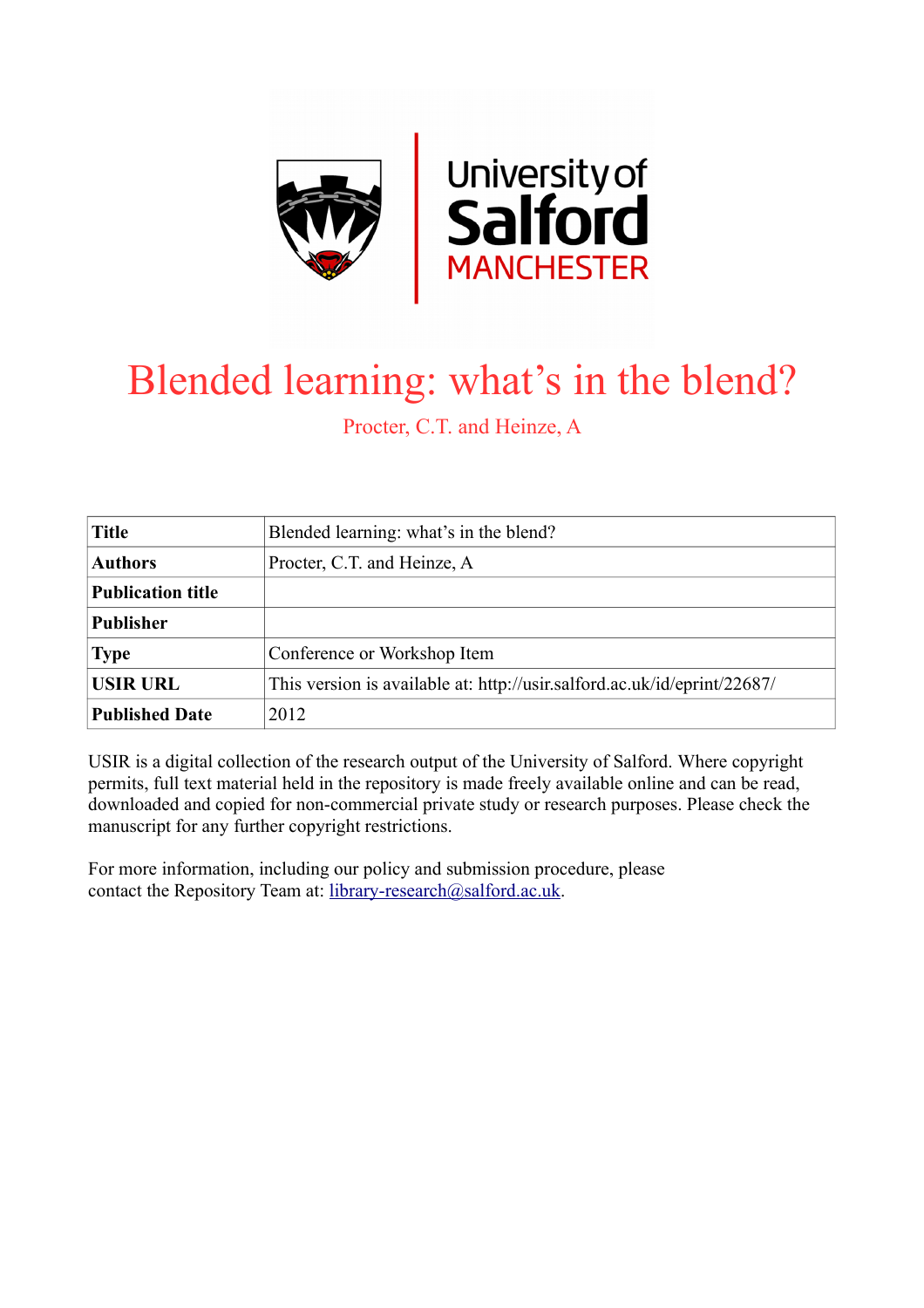| Name(s) of Presenter(s):    | Chris Procter, Aleksej Heinze                          |
|-----------------------------|--------------------------------------------------------|
|                             |                                                        |
| <b>Institution:</b>         | University of Salford                                  |
|                             |                                                        |
| <b>Address for</b>          |                                                        |
| <b>Correspondence:</b>      | Salford Business School, University of Salford, M5 4WT |
| <b>Email Address for</b>    |                                                        |
| <b>Correspondence:</b>      | c.t.procter@salford.ac.uk, a.heinze@salford.ac.uk      |
| <b>Telephone Number for</b> |                                                        |
| <b>Correspondence:</b>      | 0161 295 5118                                          |
| Theme:                      |                                                        |
|                             | Research informed teaching                             |
| <b>Title of Paper:</b>      |                                                        |
|                             | Blended learning: what's in the blend?                 |

## **Abstract:**

## **Problem statement/rationale, including reference to key literature:**

The adoption of the internet into education has led to a proliferation of use of the term "Blended Learning" as indicated by over 185k scholarly articles as reported by Google Scholar.**.** Not surprisingly, due to the relative novelty of the term there is a misunderstanding between the scholars and practitioners when it comes to blended learning theory and its practice. Pedagogical analyses of the definition of Blended Learning have been attempted but have been inconclusive, which is not only a theoretical problem but a practical one as well (Sharpe, et. al., 2006).The default assumption is still that Blended Learning essentially means the delivery of education by the combination of the internet and face-to-face teaching.

Two key issues arise from this. The first, as eloquently discussed by Oliver and Trigwell (2005), is why a type of learning is defined by a technique of teaching. The use of the word 'delivery' implies that Blended Learning is simply the introduction of a new tool into a standard didactic process. When a teacher stands up in a classroom and explains a topic to a group of students followed by some discussion, this is widely recognised as a well established technique of **teaching**. Strangely, if the teacher additionally provides material and facilitates discussion through the internet, the combination is often referred to as blended **learning.** 

The second issue, which we explore in field work described in this paper, is that there are more than two elements to the blend. Whether we take the perspective of either the teacher or the learner, independent learning may be far more important than classroom or web based teaching. Typically the 'delivery' of teaching, whether online or offline, is a small proportion of the total learning time of a given module. Self study is in fact an essential prerequisite to learning (Heinze and Procter 2010). It follows that any definition of a type of learning must include the role of self study. The absence of this from definitions of Blended Learning can imply a lack of significance being attached to how the learner engages with modern forms of teaching, and potentially set back advances in the application of pedagogy.

The evolution of these issues in the literature will be discussed in this paper. **Research design and methods of data collection and analysis or method inquiry:** 

There are two separate and distinct parts to the research. The first part summarises an exploration of contemporary literature on Blended Learning. The second part describes field work undertaken with faculty and students on a Blended Learning course, including results taken from an interpretive action research study conducted over two academic years. **Main findings:**

The paper discusses the elements involved in Blended Learning including self study, and the significance of educational theory in achieving an effective mixture of these elements. We conclude with the importance of definition in both the application of, and research into, Blended Learning.